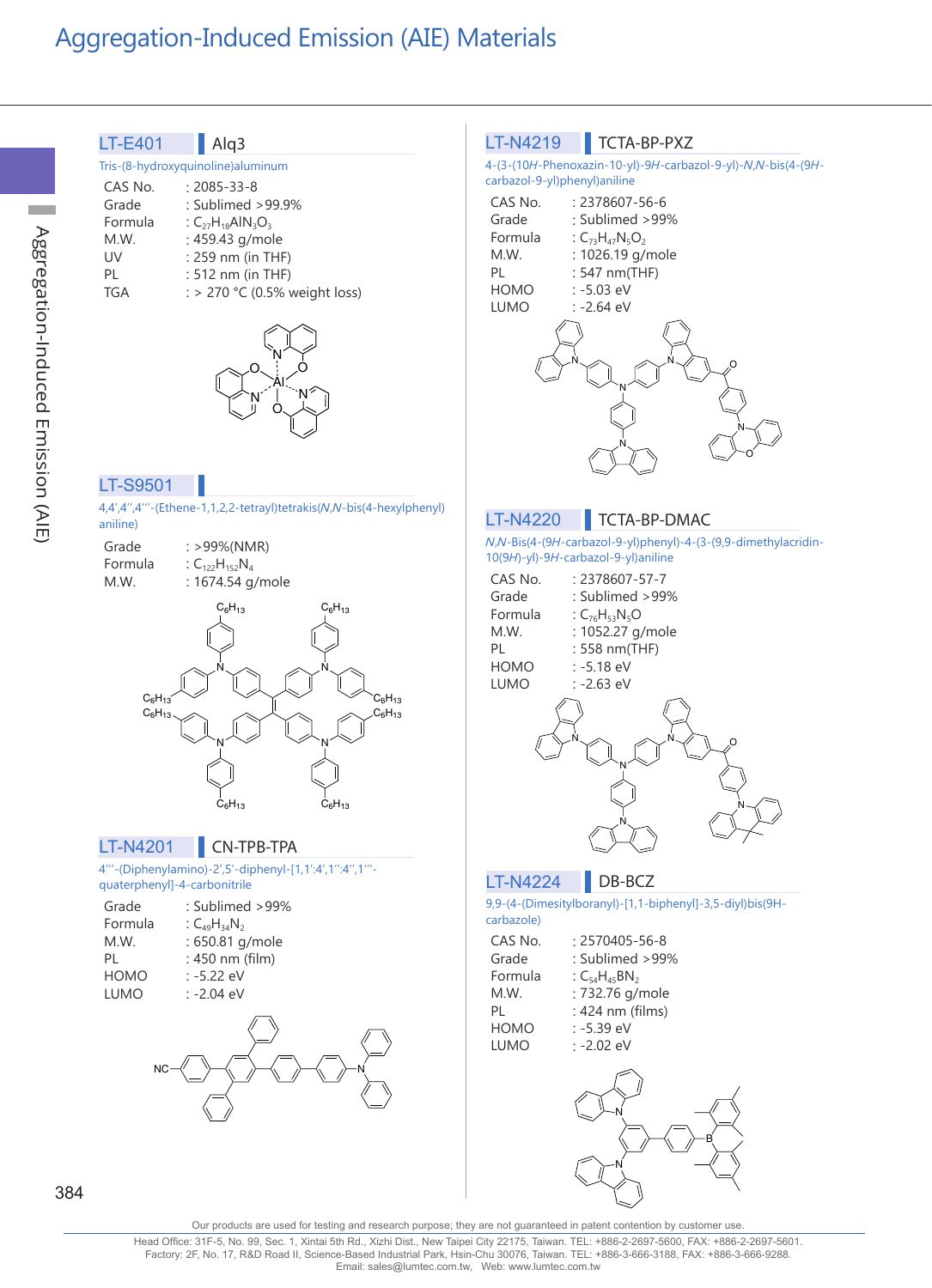

**College** 

Our products are used for testing and research purpose; they are not guaranteed in patent contention by customer use.

Head Office: 31F-5, No. 99, Sec. 1, Xintai 5th Rd., Xizhi Dist., New Taipei City 22175, Taiwan. TEL: +886-2-2697-5600, FAX: +886-2-2697-5601.<br>Factory: 2F, No. 17, R&D Road II, Science-Based Industrial Park, Hsin-Chu 30076 Email: sales@lumtec.com.tw, Web: www.lumtec.com.tw

O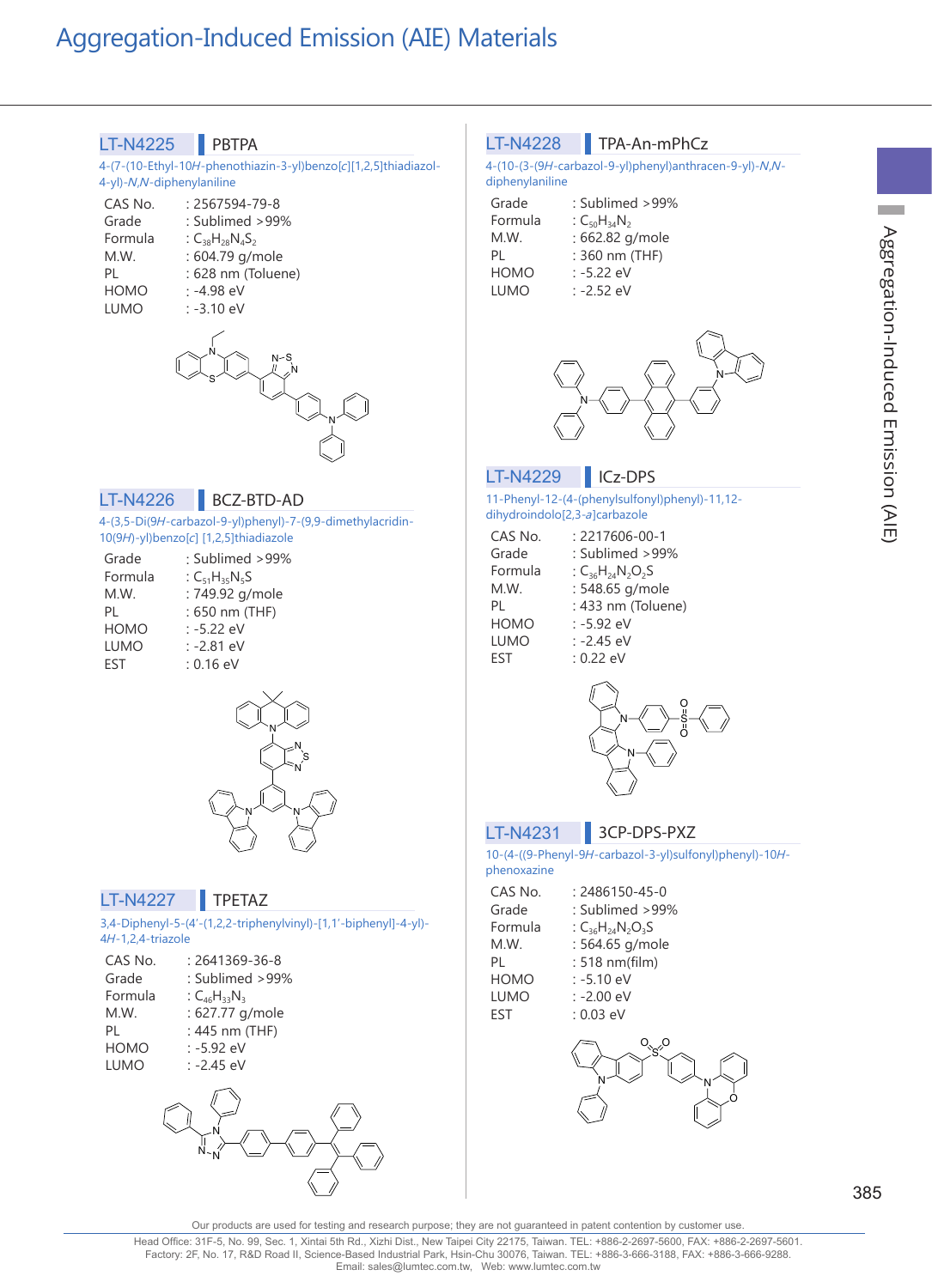# LT-N4232 3CP-DPS-DMAC

9,9-Dimethyl-10-(4-((9-phenyl-9H-carbazol-3-yl)sulfonyl) phenyl)-9,10-dihydroacridine

| CAS No. | $: 2486150 - 46 - 1$    |
|---------|-------------------------|
| Grade   | : Sublimed >99%         |
| Formula | : $C_{39}H_{30}N_2O_2S$ |
| M.W.    | : 590.73 g/mole         |
| PL      | : 472 nm(film)          |
| HOMO    | $: -5.31$ eV            |
| LUMO    | : -2.01 eV              |
| EST     | : 0.07 eV               |
|         |                         |



### LT-N4233 1TCPM

(4-(1-(4-(Diphenylamino)phenyl)-9H-carbazol-9-yl)phenyl) (phenyl)methanone

| CAS No.     | $: 2644017 - 39 - 8$ |
|-------------|----------------------|
| Grade       | : Sublimed >99%      |
| Formula     | : $C_{43}H_{30}N_2O$ |
| M.W.        | : 590.71 g/mole      |
| PI          | : 510 nm(Toluene)    |
| <b>HOMO</b> | $: -5.51$ eV         |
| <b>LUMO</b> | $: -3.18$ eV         |
| <b>FST</b>  | $: 0.02$ eV          |
|             |                      |



# LT-N4234 1TCPM-Cz

(4-(9H-carbazol-9-yl)phenyl)(4-(1-(4-(diphenylamino)phenyl)- 9H-carbazol-9-yl)phenyl)methanone

| CAS No.     | $.2644017 - 42 - 3$  |
|-------------|----------------------|
| Grade       | $:$ Sublimed $>99\%$ |
| Formula     | $:C_{55}H_{37}N_3O$  |
| M.W.        | : 755.90 g/mole      |
| PI          | : 521 nm(Toluene)    |
| <b>HOMO</b> | : -5.36 eV           |
| <b>LUMO</b> | $: -3.06$ eV         |
| <b>FST</b>  | $: 0.04$ eV          |
|             |                      |



#### LT-N6044 m-ACSO2

10,10'-(Sulfonylbis(3,1-phenylene))bis(9,9-dimethyl-9,10 dihydroacridine)

| CAS No.     | $: 1477512 - 43 - 8$    |
|-------------|-------------------------|
| Grade       | : Sublimed >99%         |
| Formula     | : $C_{42}H_{36}N_2O_2S$ |
| M.W.        | : 632.81 g/mole         |
| PL          | : 473 nm (film)         |
| <b>HOMO</b> | : -5.36 eV              |
| <b>LUMO</b> | $: -2.26$ eV            |
|             |                         |



#### LT-N6080 | TB-tCz

3,6-Di-tert-butyl-9-(2,12-di-tert-butyl-5,9-dioxa-13bboranaphtho[3,2,1-de]anthracen-7-yl)-9H-carbazole

| Grade       | : Sublimed >99%       |
|-------------|-----------------------|
| Formula     | : $C_{44}H_{50}BNO_2$ |
| M.W.        | : 659.71 g/mole       |
| PI          | : 415 nm (Toluene)    |
| <b>HOMO</b> | : -5.64 eV            |
| <b>LUMO</b> | $: -2.47$ eV          |
|             |                       |



### LT-N6081 TB-tPCz

3,6-Bis(4-(tert-butyl)phenyl)-9-(2,12-di-tert-butyl-5,9-dioxa-13b-boranaphtho[3,2,1-de]anthracen-7-yl)-9H-carbazole

| Grade       | : Sublimed >99%      |
|-------------|----------------------|
| Formula     | $: C_{58}H_{58}BNO2$ |
| M.W.        | : 811.90 g/mole      |
| PI          | : 422 nm(Toluene)    |
| <b>HOMO</b> | $: -5.69$ eV         |
| LUMO        | $.264 \text{ eV}$    |



386

**College** 

Our products are used for testing and research purpose; they are not guaranteed in patent contention by customer use.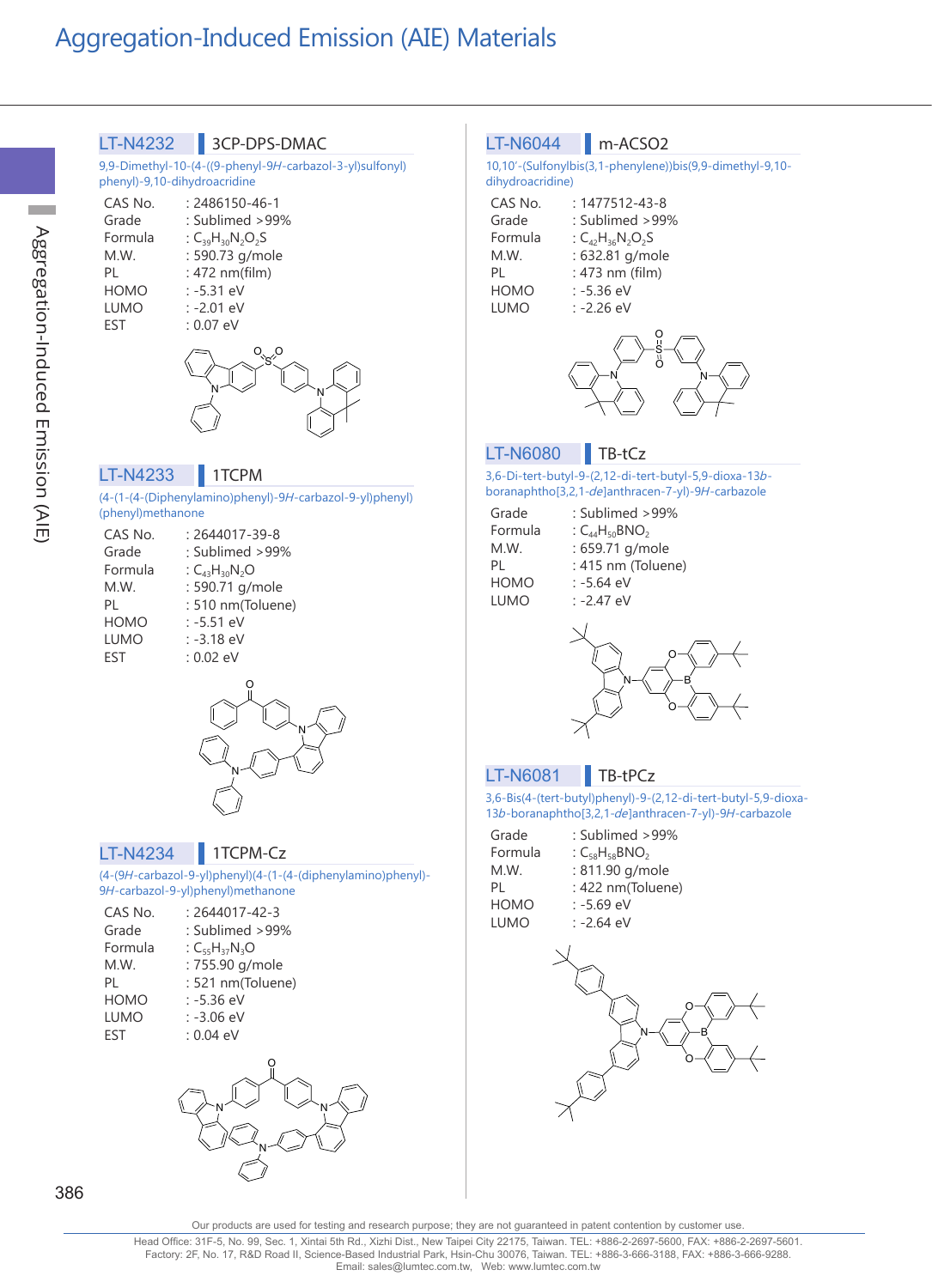

Our products are used for testing and research purpose; they are not guaranteed in patent contention by customer use

Head Office: 31F-5, No. 99, Sec. 1, Xintai 5th Rd., Xizhi Dist., New Taipei City 22175, Taiwan. TEL: +886-2-2697-5600, FAX: +886-2-2697-5601.<br>Factory: 2F, No. 17, R&D Road II, Science-Based Industrial Park, Hsin-Chu 30076 Email: sales@lumtec.com.tw, Web: www.lumtec.com.tw